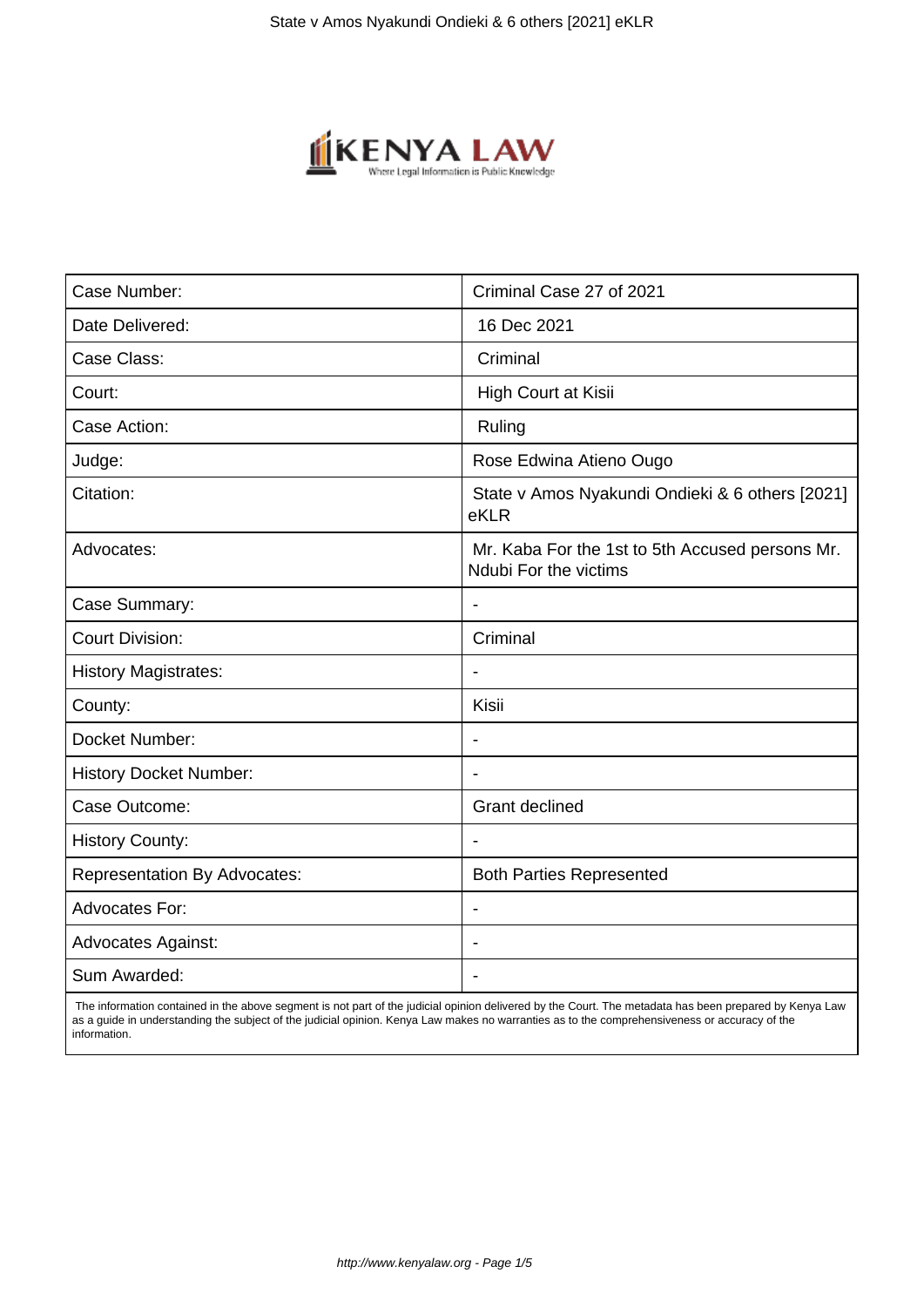#### **REPUBLIC OF KENYA**

#### **IN THE HIGH COURT OF KENYA**

# **AT KISII**

#### **HIGH COURT CRIMINAL CASE NO 27 OF 2021**

**STATE................................................................................................................................................................PROSECUTOR**

#### **VERSUS**

#### **RULING ON BAIL PENDING TRIAL**

**1. Amos Nyakundi Ondieki alias Sonko, Chrispine Makwaro Ogeto, Peter Angwenyi Gwanga, Brian Mecha Nyakundi, Ronald Ombati Onyonka** and **Justine Moraa** (*the accused persons*) herein face four (4) counts of murder **contrary to section 203 as read with section 204 of the Penal code**. The particulars of the offence are that on 17<sup>th</sup> October 2021 at Mbanda sub location, Marani sub county within Kisii county, jointly with others not before the court murdered **Sindege Mayaka** (in count 1), **Rael Sigara Onkware** (in count 2), **Agnes Moraa Ototo** (in count 3) and **Jemimah Nyangate Mironga** (in count 4).

**2.** The accused persons were arraigned in court on 29<sup>th</sup> October 2021 and each of them pleaded not guilty to all the four counts and a plea of not guilty entered against each of them in relation to each of the counts.

**3.** Their Counsel, **Mr. Kaba,** made an oral application on behalf of the accused persons seeking that the accused persons be granted reasonable bond terms.

4. The prosecution opposed the bail application and an affidavit by Corporal Zebedayo Wawire No 50917 dated 8<sup>th</sup> November 2021 was filed. Corporal Zebedayo Wawire in his affidavit deponed as follows:

*5. That it is for the safety of the respondents that I pray that this honourable court do deny the respondents bond due to the magnitude of the offence committed and the impact it had to the family and the general public.*

*6. That the pain of the killings has not yet subsided especially to the victim's families and this could cause a lot of damages if the respondents were given bond to join the general public as the tensions on the ground is still high.*

*7. That if they are released on bond they may interfere with the witnesses and some of the respondents might not appear on the*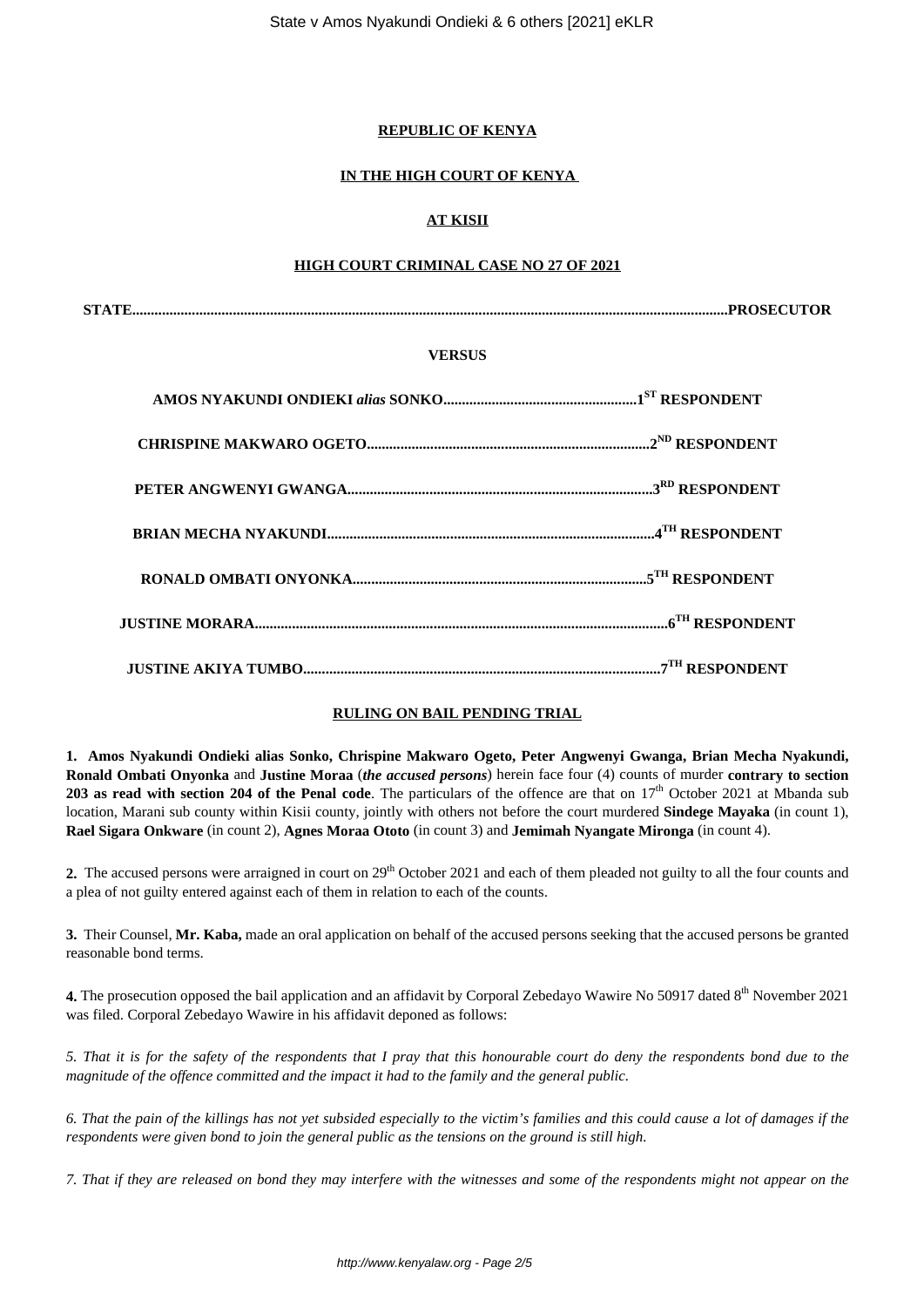*hearing date thus causing delay on the administration of justice.*

*8. That the respondents committed a series of violent offences against humanity therefore should serve as an example to others who might have the same notion.*

**5.** State Counsel, **Miss Kibungi**, submitted that the social inquiry reports indicate that the security of the accused persons is not guaranteed. She urged the court to deny the accused persons bond terms.

**6. Dr. Khaminwa and Mr. Ndubi** are on record representing the families of the victims. Mr. Khaminwa in opposing the bail application submitted that if the accused persons were to be released on bail then there is a likelihood of the accused persons being killed.

#### **DETERMINATION**

**7.** The protection of the rights of accused persons is enshrined in the **Constitution of Kenya 2010** to safeguard their rights and secure their protection against abuse from any state agency within the criminal justice system.

**8.** An accused person shall be presumed innocent until the contrary is proved (*see Article 50 (2) (a) of the Constitution*). It therefore follows that they have a right to be released on bond or bail on such conditions that will ensure their attendance in court. However, the right to be released on bail is not absolute as the Constitution further provides that if the prosecution were to demonstrate any compelling reason why an accused person ought not to be released, then in such circumstances the court will not grant bail. **Article 49 (1) (h) of the Constitution** guarantees the right to be released on bond by providing as follows:

*"An arrested person has the right…………to be released on bond or bail, on reasonable conditions, pending a charge or trial, unless there are compelling reasons not to be released."*

**9. Section 123A of the Criminal Procedure Code** highlights some of the essential factors to be considered by courts when arriving at its decision on whether or not bail should be granted. It provides as follows:

*"(1) Subject to Article 49(1)(h) of the Constitution and notwithstanding section 123, in making a decision on bail and bond, the Court shall have regard to all the relevant circumstances and in particular—*

*(a) the nature or seriousness of the offence;*

*(b) the character, antecedents, associations and community ties of the accused person;*

*(c) the defendant's record in respect of the fulfillment of obligations under previous grants of bail; and;*

*(d) the strength of the evidence of his having committed the offence;*

*(2) A person who is arrested or charged with any offence shall be granted bail unless the court is satisfied that the person—*

*(a) has previously been granted bail and has failed to surrender to custody and that if released on bail (whether or not subject to conditions) it is likely that he would fail to surrender to custody;*

*(b) should be kept in custody for his own protection."*

**10.** The main ground raised by the prosecution for the denial of bail to the accused persons was that the safety of the accused persons cannot be guaranteed in the event that they are released because of the high tension in the community following the murders of the deceased persons.

**11.** I have considered the Probation Officer's Report filed in regard to the  $1^{st}$ ,  $2^{nd}$ ,  $3^{rd}$ ,  $4^{th}$  and  $5^{th}$  accused persons. The  $1^{st}$  -  $5^{th}$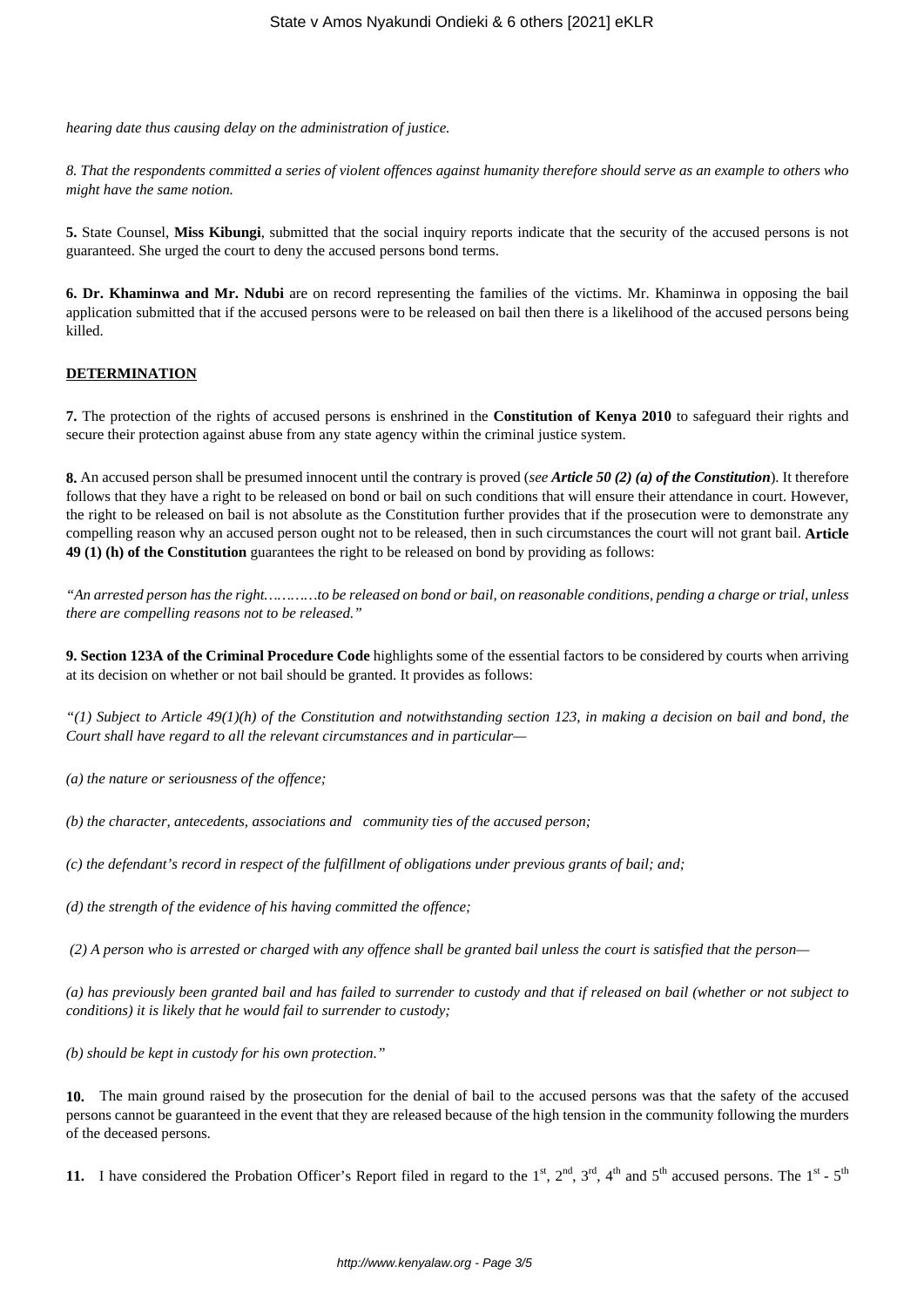accused persons hail from Mwagichana East location. According to the report there is apprehension from their families that if they are released on bond, the accused persons may face retaliatory attacks from members of the community following the brutal death of the deceased persons. The accused persons have not provided an alternative area/place of abode upon their release on bail. Clearly, it will not be safe for the accused persons to go back and live in the same locality in which the murders were committed.

**12.** The prosecution was also of the view that the accused persons may interfere with witnesses and abscond the hearing of the matter if granted bail and urged the court to consider that the accused persons have been charged with a serious offence. In **R .V. Jackton Mayende & 3 Others Bungoma HCCRC No. 55 of 2009 (2012) eKLR** the court while discussing what is meant by witness interference stated:

*"……(22) All that the law requires is that there is interference in the sense of influencing or compromising or inducing or terrifying or doing such other acts to a witness with the aim that the witness will not give evidence, or will give particular evidence or in a particular manner. Interference with witnesses covers a wide range; it can be immediately on commission of the offence, during investigations, at inception of the criminal charge in court or during the trial; and can be committed by any person including the accused, witnesses or other persons. The descriptors of the kind of acts which amount to interference with the witnesses are varied and numerous but it is the court which decides in the circumstances of each case if the interference is aimed at impeding or perverting the course of justice, and if it is so found, it is a justifiable reason to limit the right to liberty of the accused."*

#### **13.** In **Republic v David Ochieng Ajwang Alias Daudi & 11 others (2013) eKLR** where Sitati, J. pronounced herself on this issue as follows:

*"In my view, the above fears are not mere whims on the part of the prosecution. I am persuaded that because of the volatility of the situation on the ground, the temptation to jump bail is heightened to such an extent that this court cannot overlook it. It is not in dispute that all the accused persons hail from the same locality as the potential witnesses, and this being the case, the danger of such witnesses being driven into a corner by the presence of the accused persons so soon after the ghastly death of the deceased persons is a real possibility. In addition, the fact that the accused persons are so many is likely to send a cold shiver down the spines of such witnesses and corner them into resigning not to appear in court during the hearing of the case even if the accused persons turn up. In a nutshell there will be no witnesses to testify. As Makhandia J (as he then was) said in the Kiteme Maangi case (above), Murder is a serious offence and attracts the death penalty. Self-preservation is a natural reaction or response of any human being. That self-preservation may take the form of ensuring critical evidence is suppressed forever or the applicant himself takes flight. Finally, such potential witnesses may not be comfortable seeing the accused walk around knowing that their evidence is critical to the success of the prosecution case. That is reason enough to cause such witnesses to have genuine fear, misapprehension and anxiety. It may even lead to such witnesses refusing to testify due to genuine misapprehension of their safety."*

14. Although the Probation Officer's Report was not availed in regard to the 6<sup>th</sup> accused person, this court notes that the deceased persons come from the same locality as all the 6 accused persons. The Probation Officer's report reveals that there is still a lot of tension in the locality and the community is still outraged by the death of the 4 deceased persons.

**15.** There is also a great likelihood that most of the potential witnesses are from the same community as the accused persons. Therefore, if the accused persons are released on bond back to the same community that they share with the witnesses, the witnesses may have genuine fear and eventually fail to appear/testify against the accused persons. The accused persons have been charged of very serious offences and it would be in the interest of justice that they should face trial having taken plea. Their security within the very agitated community is not guaranteed and there is real danger that the witnesses may perceive the 6 witnesses as a threat to their safety and they may altogether fail to testify.

**16.** Accordingly, I decline to grant the release of the accused persons Amos Nyakundi Ondieki *alias* Sonko, Chrispine Makwaro Ogeto, Peter Angwenyi Gwanya, Brian Mecha Nyakundi, Ronald Ombati Onyonka and Justine Morara on bail/bond pending trial and dismiss their application.

**17.** The accused persons shall remain in custody as was directed by this court on 29<sup>th</sup> October 2021 until the hearing of the prosecution case which shall commence on 1<sup>st</sup> March 2022.

#### **DATED, SIGNED AND DELIVERED AT KISII THIS 16TH DAY OF DECEMBER, 2021.**